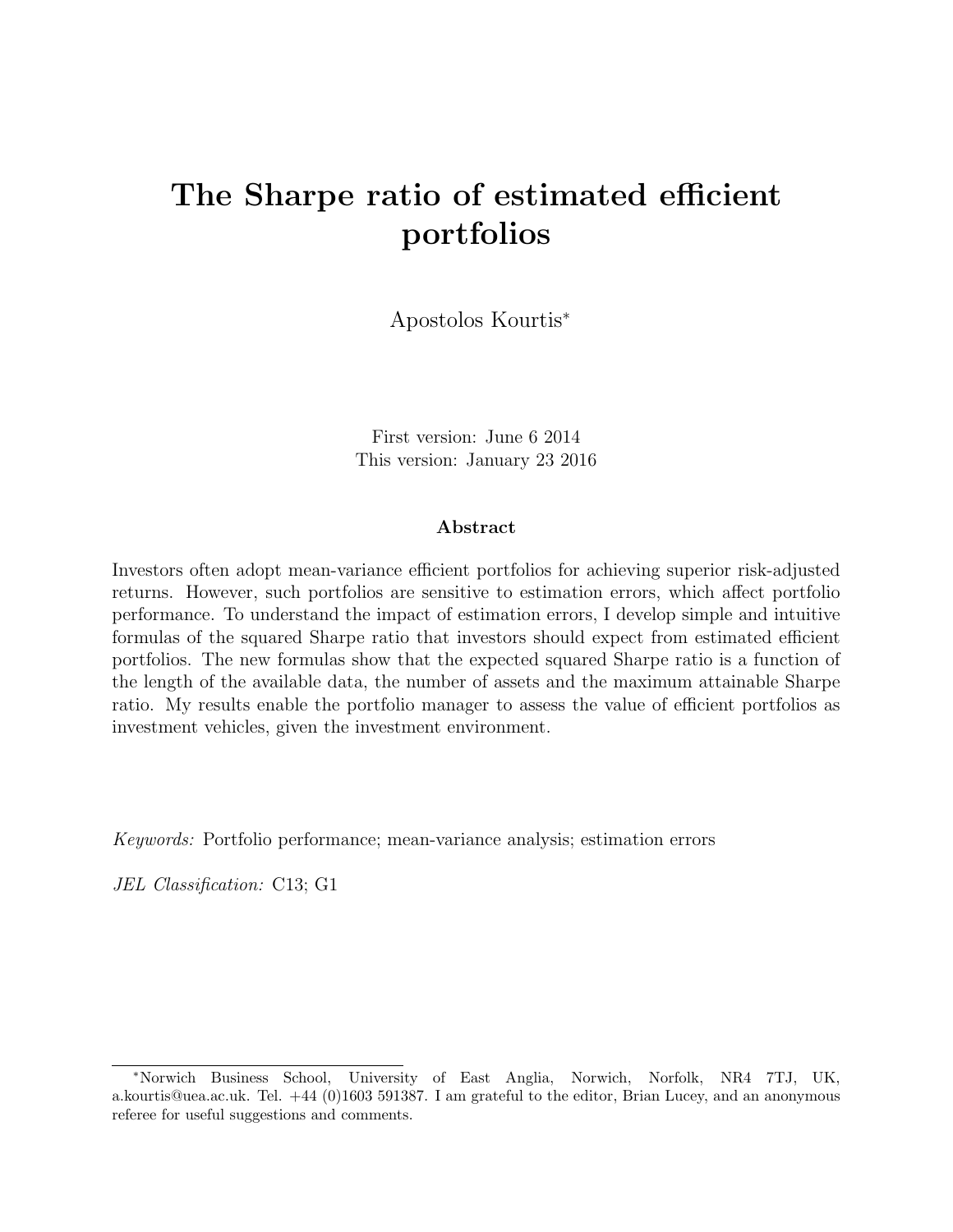# 1 Introduction

Almost five decades have passed since William F. Sharpe introduced the expected excess return per unit of risk as a measure of investment performance (Sharpe 1966, 1994). Despite the plethora of alternatives that have been proposed by academics and practitioners, the Sharpe ratio remains one of the most popular metrics used to rank portfolios and investment companies. For example, Amenc et al. (2003) find that the majority of distributors of hedge funds measure risk-adjusted returns using the Sharpe ratio.

The extensive use of the Sharpe ratio couples with the wide adoption of portfolio strategies prescribed by Modern Portfolio Theory (MPT), pioneered by Markowitz ([1](#page-0-0)952).<sup>1</sup> According to MPT, the portfolio that maximizes the Sharpe ratio lies on the mean-variance efficient frontier. This portfolio corresponds to the point where the Capital Market Line is tangent to the frontier and, as such, it is known as the tangency portfolio. To implement the tangency portfolio, investors need to estimate expected returns, variances and covariances for the assets in the portfolio. As estimated portfolios are prone to errors, the maximum Sharpe ratio promised by MPT is unattainable in practice (e.g., see Michaud, 1989; DeMiguel, et al. 2009).

What is the Sharpe ratio that we should expect from estimated efficient portfolios? To answer this question, previous studies use simulations or experiments in real data (e.g., DeMiguel et al., 2009; Tu and Zhou, 2011). However, the lack of closed-form results does not allow a clear picture of the determinants of the Sharpe ratio for estimated portfolios. I address this issue by deriving a new set of simple and intuitive analytical formulas. These represent accurate approximations of the expected squared Sharpe ratio (SSR, hereafter) of the estimated tangency portfolio, i.e., the average SSR that an investor would attain if she follows this portfolio.<sup>[2](#page-0-0)</sup> In essence, the expected SSR is a measure of the out-of-sample

<sup>1</sup>See Grinold and Kahn (1999) and Meucci (2005) for examples of how MPT is applied in the investment practice.

<sup>&</sup>lt;sup>2</sup>I adopt the squared Sharpe ratio instead of the ratio in its raw form, as the expected value of the first can be expressed in a more intuitive form. Treynor and Black (1973) and Grinold (1989), among many others, also use the squared ratio as a performance measure.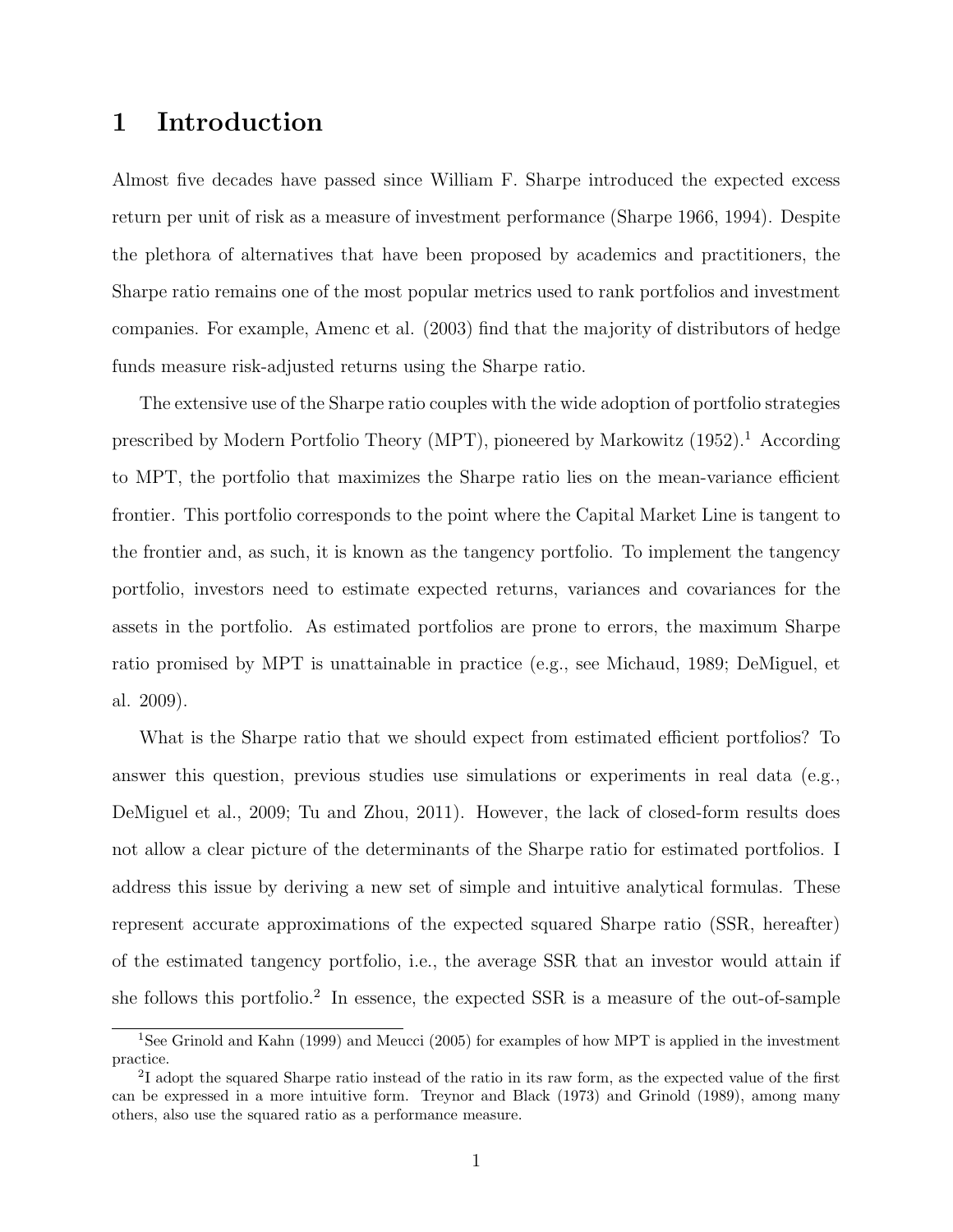performance of the tangency portfolio.

The new formulas identify the drivers of the Sharpe ratio for estimated efficient portfolios and quantify the impact of estimation errors. It turns out that the expected SSR is a function of three parameters that determine the investment setting, i.e., (i) the number of assets in the portfolio, (ii) the length of the sample of historical data available for estimation and (iii) the maximum Sharpe ratio offered by the ex-ante tangency portfolio. In particular, the expected SSR increases with the sample length and decreases with the number of assets, all else equal. This is because the higher the length of the sample or the lower the number of assets, the more precise the estimates of the portfolio weights tend to be. Moreover, the effect of estimation errors deteriorates for larger values of the maximum possible Sharpe ratio. I finally show how the portfolio manager can estimate the expected SSR of the estimated optimal portfolio using historical data.

This paper is related to the influential work of Lo (2002) on the distribution of the Sharpe ratio. A key difference between the work of Lo and this article is that the the first focuses on the asymptotic distribution of the ex-post Sharpe ratio while the quantity of interest here is the ex-ante squared Sharpe ratio. This article also extends the study of Miller and Gehr (1978) who obtain the distribution of the Sharpe ratio, assuming that portfolio weights are fixed. I instead consider weights estimated from historical data, as is typical in practice. Finally, the methods in this article are motivated by the work of Kan and Zhou (2007) who study out-of-sample portfolio performance in terms of expected certainty-equivalent returns. This article differs in using the squared Sharpe ratio as a performance measure.

#### 2 Investment setting

In this section, I describe the portfolio choice process for a mean-variance investor who aims to maximize the Sharpe ratio. I consider a market of N risky assets and a risk-free asset. The returns on the risky assets at time t are denoted with  $R_t$  while  $R_t^f$  $t \atop t}$  is the return on the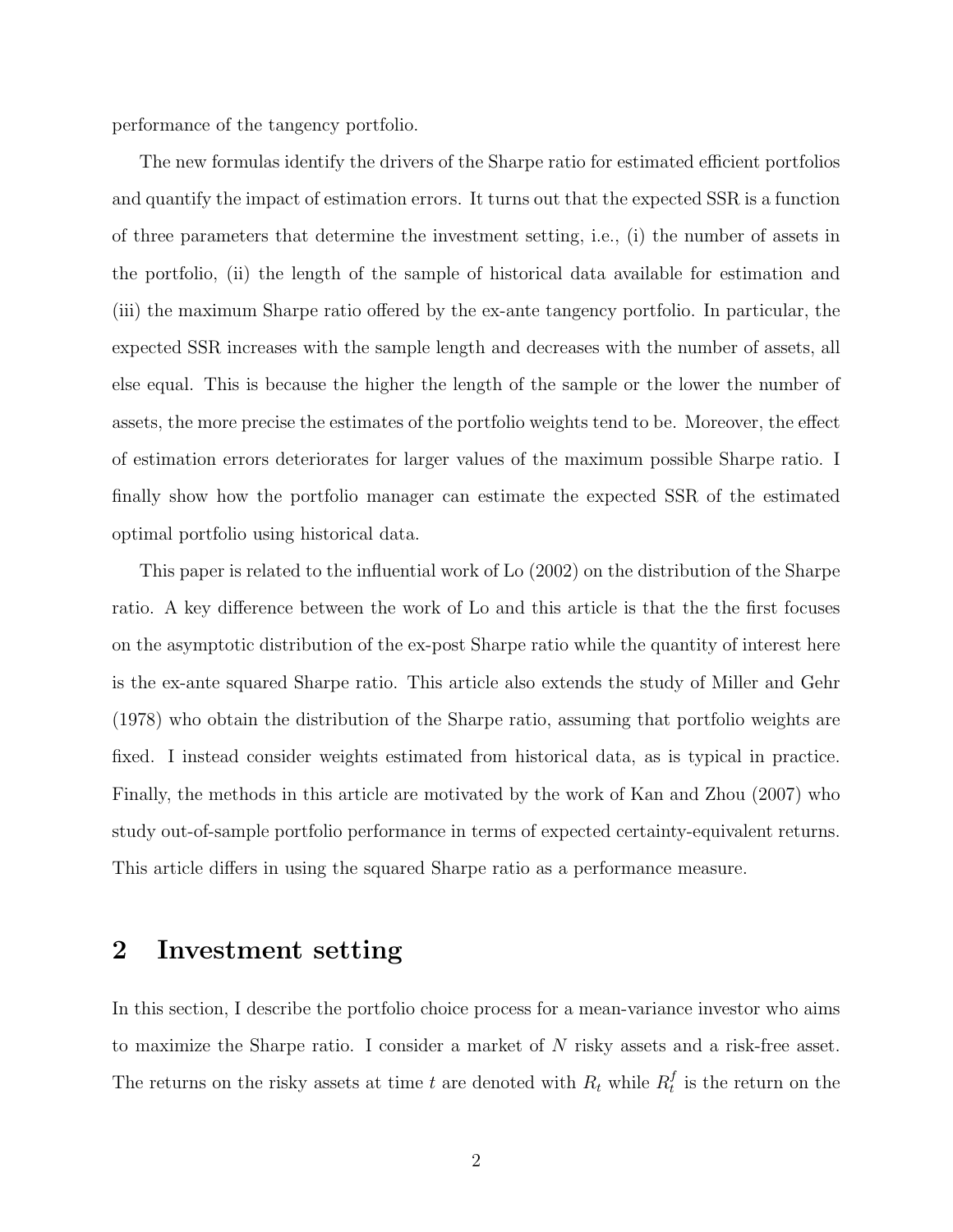risk-free asset. Let then  $r_t = R_t - R_t^f$  be the returns on the risky assets in excess of the risk-free rate. Following a common convention in the literature (e.g., see, Kan and Zhou, 2007 and Tu and Zhou, 2011), I assume that  $r_t$  are independent and identically normally distributed with mean  $\mu$  and covariance matrix  $\Sigma$ . At each time t, the investor's objective is to maximize the Sharpe ratio:

$$
\frac{w'\mu}{\sqrt{w'\Sigma w}},\tag{1}
$$

subject to the constraint:

<span id="page-3-0"></span>
$$
w'1_N = 1,\t\t(2)
$$

where w are the portfolio weights on the risky assets and  $1_N$  is an N-vector of 1's.  $w'\mu$  and  $w' \Sigma w$  are the portfolio mean excess return and variance, respectively. The constraint  $(2)$ ensures that the investor chooses a portfolio of risky assets only.

The optimal portfolio for the investor is the tangency portfolio

$$
w^* = \frac{\Sigma^{-1}\mu}{1_N \Sigma^{-1}\mu},\tag{3}
$$

provided that the denominator is different than zero. The tangency portfolio offers the maximum Sharpe ratio

$$
\theta = \sqrt{\mu' \Sigma^{-1} \mu},\tag{4}
$$

If investment in the risk-free asset is allowed, the optimal risky asset weights are proportional to the tangency portfolio and achieve the same Sharpe ratio.

In practice, the maximum Sharpe ratio  $\theta$  cannot be obtained, because the expected returns, the variances and the covariances are unknown. As a remedy, practitioners use estimates of the unknown parameters to compute the portfolio weights. The estimation is typically performed using historical data. Here, I assume that the investor uses the common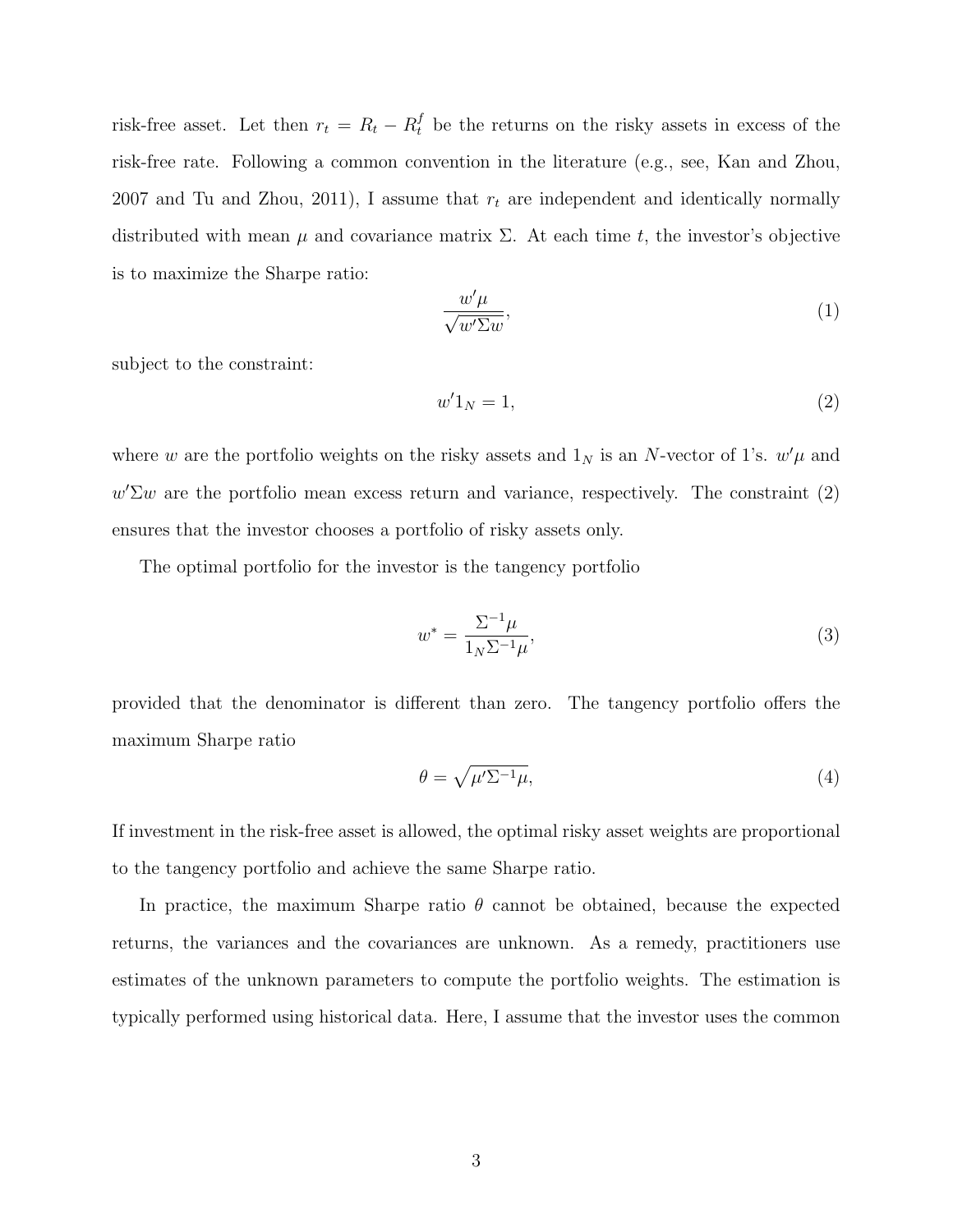Maximum Likelihood estimator of the means:<sup>[3](#page-0-0)</sup>

$$
\hat{\mu} = \frac{1}{T} \sum_{j=t-T+1}^{t} r_t,\tag{5}
$$

where  $T$  is the number of observations in the dataset available to the investor. I also assume that the investor knows the true value of the covariance matrix  $\Sigma$ . While uncertainty about the covariance matrix could be accommodated, this would come at the cost of mathematical tractability. Nevertheless, the means are significantly more difficult to estimate than variances-covariances (see Chopra and Ziemba, 1993). For example, investors can increase the frequency in the returns in their sample and greatly improve the estimation of  $\Sigma$ , but not of  $\mu$  (see Merton, 1980).

The estimated tangency portfolio weights are  $\hat{w} =$  $\Sigma^{-1}\hat{\mu}$  $\frac{2\epsilon}{1_N \Sigma^{-1} \hat{\mu}}$ . Then, the Sharpe ratio of the estimated tangency portfolio is

$$
\hat{\zeta} = \frac{(\hat{w}'\mu)}{\sqrt{\hat{w}'\Sigma\hat{w}}}.\tag{6}
$$

This will generally be lower than  $\theta$ , because of estimation errors in  $\hat{w}$ .

When there are more than one asset in the portfolio, the Sharpe ratio of the estimated portfolio above is a random variable, as a function of the returns in the available dataset. Studying the stochastic properties of  $\hat{\zeta}$  can help to understand how errors in the estimated portfolio  $\hat{w}$  affect the Sharpe ratio. In this context, the next section derives an intuitive expression of the expected value of the squared Sharpe ratio  $\hat{\zeta}^2$ .

<sup>&</sup>lt;sup>3</sup>Alternative estimators for  $\mu$  that are normally distributed, such as shrinkage estimators, could also be considered here.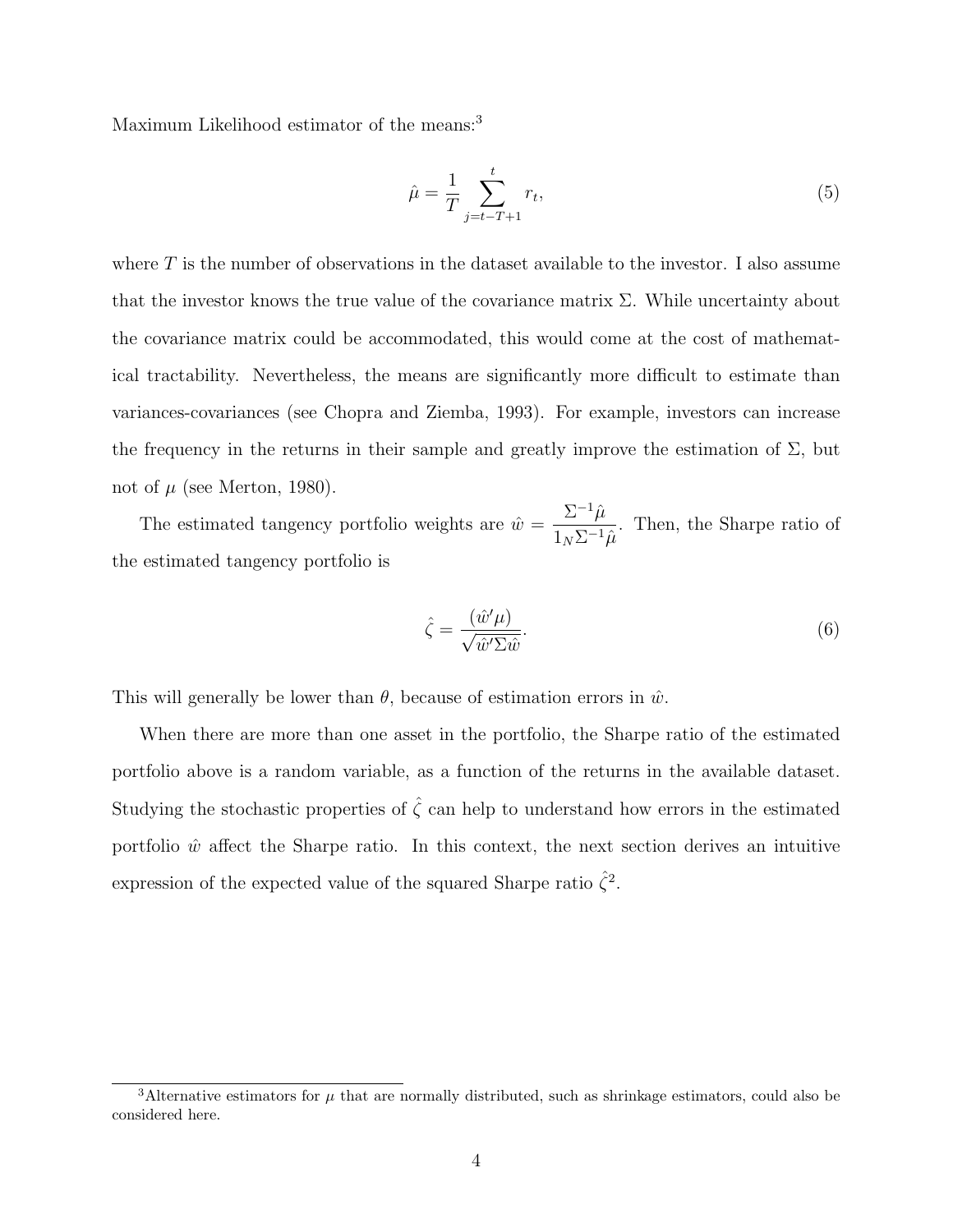#### 3 The expected squared Sharpe ratio

The expected squared Sharpe ratio (SSR)  $E(\hat{\zeta}^2)$  is the average SSR that the investor would attain, if she adopts the estimated tangency portfolio.[4](#page-0-0) When the Sharpe ratio is used as a performance measure, the expected SSR represents the average out-of-sample performance of the tangency portfolio. The next proposition derives two simple formulas for the expected SSR. The mathematical proof is contained in the Appendix.

**Proposition 1** The expected SSR,  $E(\hat{\zeta}^2)$ , for the estimated tangency portfolio can be approximated as

<span id="page-5-0"></span>
$$
\bar{\zeta}_1^2 := \theta^2 - \frac{(N-1)\theta^2}{N+T\theta^2} \text{ (first-order approximation)} \tag{7}
$$

$$
\bar{\zeta}_2^2 := \theta^2 - \frac{(N-1)\theta^2}{N+T\theta^2} - \frac{2(N-1)T\theta^4}{(N+T\theta^2)^3} \ (second-order\ approximation)
$$
\n(8)

I study the precision of the above approximations using two datasets of real asset returns.[5](#page-0-0) They respectively contain monthly returns for the period 07/1967-12/2014 on 10 industry portfolios (10Ind) and on 25 portfolios formed on size-and-book to market (25SBM). The datasets are popular in the recent portfolio choice literature (for instance, see Kan and Zhou, 2007; DeMiguel et al., 2009). To compute excess returns, I use the 30-day T-Bill rate as the risk-free asset. For each dataset, I set  $\mu$  and  $\Sigma$  equal to the respective sample moments computed using the whole dataset. Then, the maximum SSR  $(\theta^2)$  is 0.0366 for the 10Ind set and 0.2037 for the 25SBM set. I consider in my analysis four different sample lengths  $(T = 60, 120, 240, 480)$ , corresponding to 5, 10, 20 and 40 years of data available to the investor. For each sample length, I compute both approximations  $\bar{\zeta}_1^2$  and  $\bar{\zeta}_2^2$  in each dataset. To assess their accuracy, I compare them to the true value of the expected SSR  $(E(\hat{\zeta}^2))$ computed using simulation. Table 1 reports the results from this experiment.

<sup>4</sup>The expectation is taken under the true distribution of asset returns.

<sup>5</sup>All data is obtained from Kenneth French's website (http://mba.tuck.dartmouth.edu/pages/faculty/ ken.french/data library.html).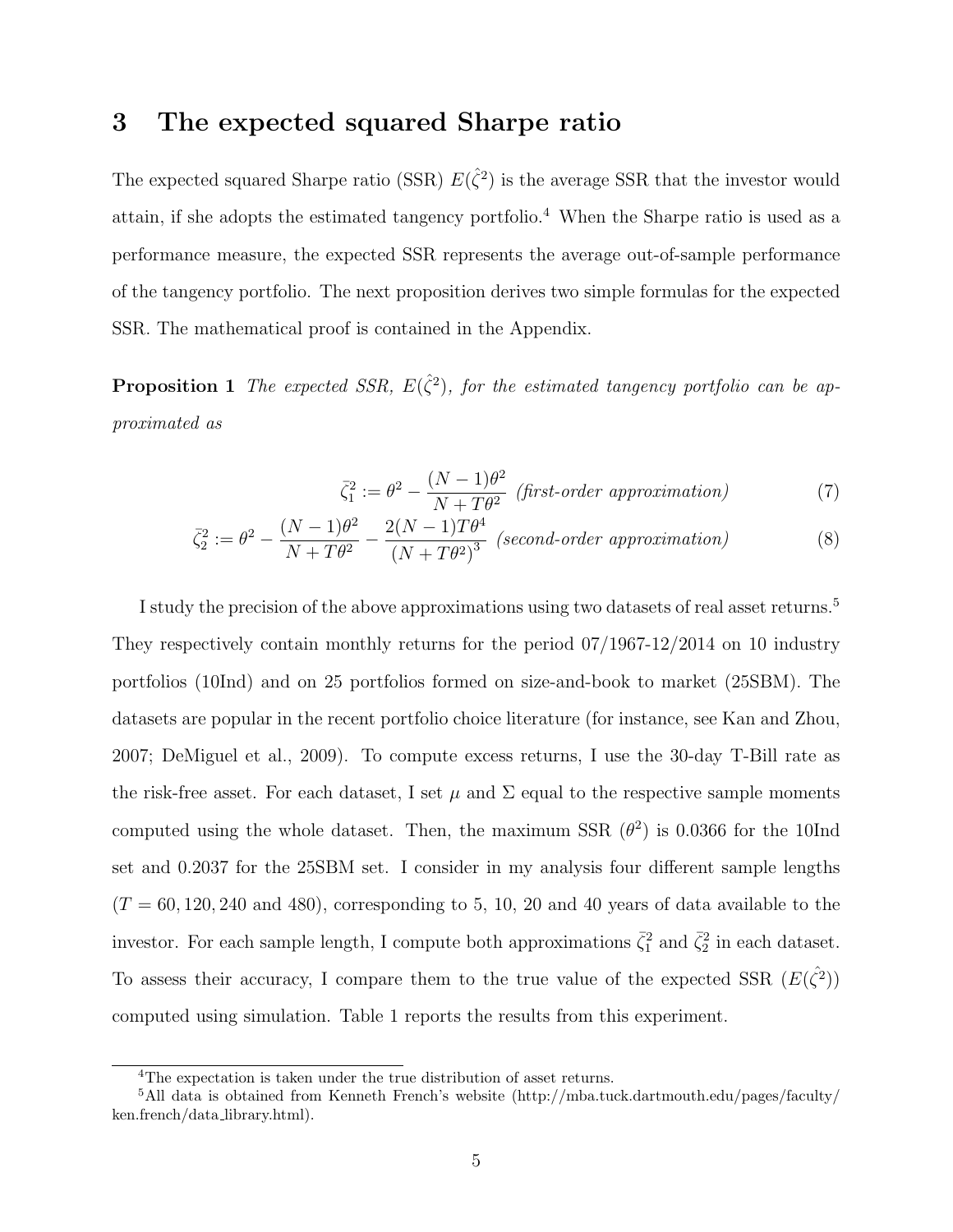|                |            |     | Expected SSR      |                   |                    |                | Expected loss in the SSR |        |  |
|----------------|------------|-----|-------------------|-------------------|--------------------|----------------|--------------------------|--------|--|
| $\overline{N}$ | $\theta^2$ | T   | $\bar{\zeta}_1^2$ | $\bar{\zeta}_2^2$ | $E(\hat{\zeta}^2)$ | $\bar{\rho}_1$ | $\bar{\rho}_2$           | $\rho$ |  |
| 10             | 0.0366     | 60  | 0.0096            | 0.0088            | 0.0089             | 0.0270         | 0.0278                   | 0.0277 |  |
|                |            | 120 | 0.0137            | 0.0127            | 0.0127             | 0.0229         | 0.0239                   | 0.0239 |  |
|                |            | 240 | 0.0190            | 0.0182            | 0.0181             | 0.0176         | 0.0184                   | 0.0185 |  |
|                |            | 480 | 0.0246            | 0.0241            | 0.0240             | 0.0120         | 0.0125                   | 0.0126 |  |
|                |            |     |                   |                   |                    |                |                          |        |  |
| 25             | 0.2037     | 60  | 0.0724            | 0.0700            | 0.0701             | 0.1313         | 0.1337                   | 0.1336 |  |
|                |            | 120 | 0.1048            | 0.1029            | 0.1028             | 0.0989         | 0.1008                   | 0.1009 |  |
|                |            | 240 | 0.1375            | 0.1364            | 0.1363             | 0.0662         | 0.0673                   | 0.0674 |  |
|                |            | 480 | 0.1639            | 0.1634            | 0.1634             | 0.0398         | 0.0403                   | 0.0403 |  |

Table 1: Accuracy of the approximations of the expected squared Sharpe ratio (SSR)

*Note*: This table presents the value of the two approximations  $(\bar{\zeta}_1^2 \text{ and } \bar{\zeta}_2^2)$  of the expected squared Sharpe ratio (SSR) of the tangency portfolio, derived in section 3, for different values of the number of assets N and the sample length T. The underlying assumption is that asset returns follow a normal distribution with parameters calibrated in a set of 10 industry portfolios  $(N = 10)$  and a set of 25 portfolios formed on size and book-to-market  $(N = 25)$ . The true value of the expected SSR  $(E(\hat{\zeta}^2))$ , computed using simulation, is also reported. Finally, the table presents the corresponding approximations of the loss in SSR of the tangency portfolio due to estimation errors ( $\bar{\rho}_1$  and  $\bar{\rho}_2$ ) as well as, the true value of the loss ( $\rho$ ), computed via simulation.

I find that  $\bar{\zeta}_2^2$  is a very accurate approximation of  $E(\hat{\zeta}^2)$  in all cases considered. The error in the simpler approximation  $\bar{\zeta}_1^2$  ranges from 2% to 8% in the 10Ind dataset and from 0.3% to 3% in the 25SBM dataset. The error appears to decrease with the length of the sample. As such,  $\bar{\zeta}_2^2$  should be used for relatively small samples, instead of  $\bar{\zeta}_1^2$ .

The formulas in Proposition 1 allow me to quantify the impact of estimation errors on the out-of-sample portfolio performance. To this end, I consider the difference in the expected SSR between the estimated portfolio  $\hat{w}$  and the ex-ante portfolio  $w^*$ :

$$
\rho = \theta^2 - E(\hat{\zeta}^2). \tag{9}
$$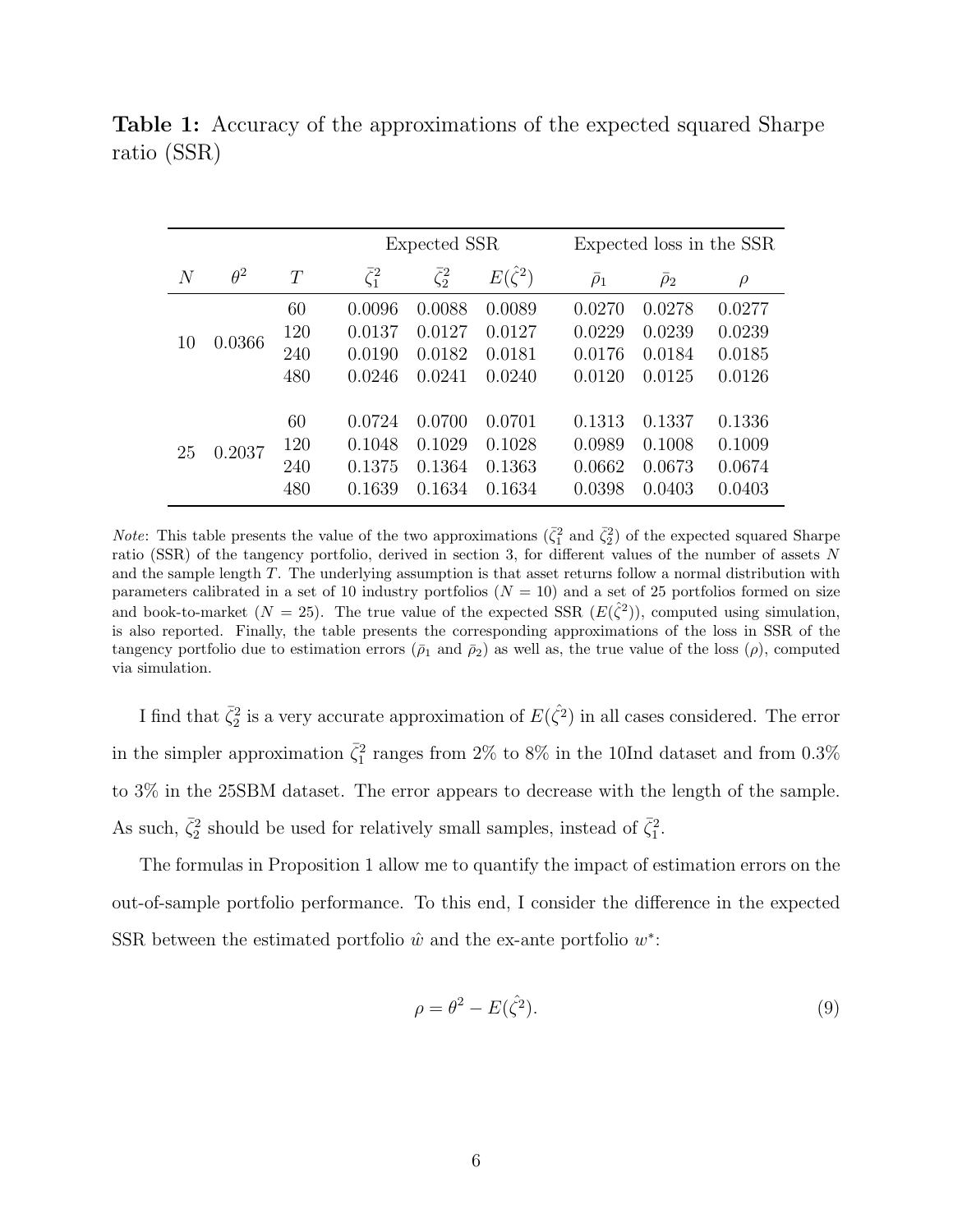In essence,  $\rho$  is the expected loss in the SSR due to estimation errors. Based on Proposition 1, this can be approximated as

$$
\bar{\rho}_1 := \theta^2 - \bar{\zeta}_1^2 = \frac{(N-1)\theta^2}{N+T\theta^2}
$$
\n(10)

<span id="page-7-0"></span>
$$
\bar{\rho}_2 := \theta^2 - \bar{\zeta}_2^2 = \frac{(N-1)\theta^2}{N+T\theta^2} + \frac{2(N-1)T\theta^4}{(N+T\theta^2)^3}
$$
(11)

The accuracy of  $\bar{\rho}_1$  and  $\bar{\rho}_2$  can also be examined via Table 1. By construction, the secondorder approximation is more precise. Nevertheless,  $\bar{\rho}_1$  accounts for more than 95% of the loss in SSR in most cases.

### 4 What drives the Sharpe ratio?

This section aims to identify the drivers of the Sharpe ratio of estimated efficient portfolios. Proposition 1 reveals that the expected SSR is a function of the number of assets  $N$ , the sample length T and the maximum Sharpe ratio  $\theta$  of the ex-ante tangency portfolio. All else equal, the expected SSR:

- 1. increases with the sample length.
- 2. decreases with the number of assets.
- 3. increases with the maximum Sharpe ratio.[6](#page-0-0)

The above become clear when one considers the percentage loss in the SSR, computed using the first-order approximation:

$$
\frac{\rho}{\theta^2} \approx \frac{N-1}{N+T\theta^2}.\tag{12}
$$

The last equation illustrates the impact of estimation errors on the out-of-sample portfolio performance. The higher the sample length or the lower the number of assets, the higher the out-of-sample Sharpe ratio will be, because the less the estimation errors in  $\hat{\mu}$  tend to be.

<sup>6</sup>These findings can be confirmed via differentiation.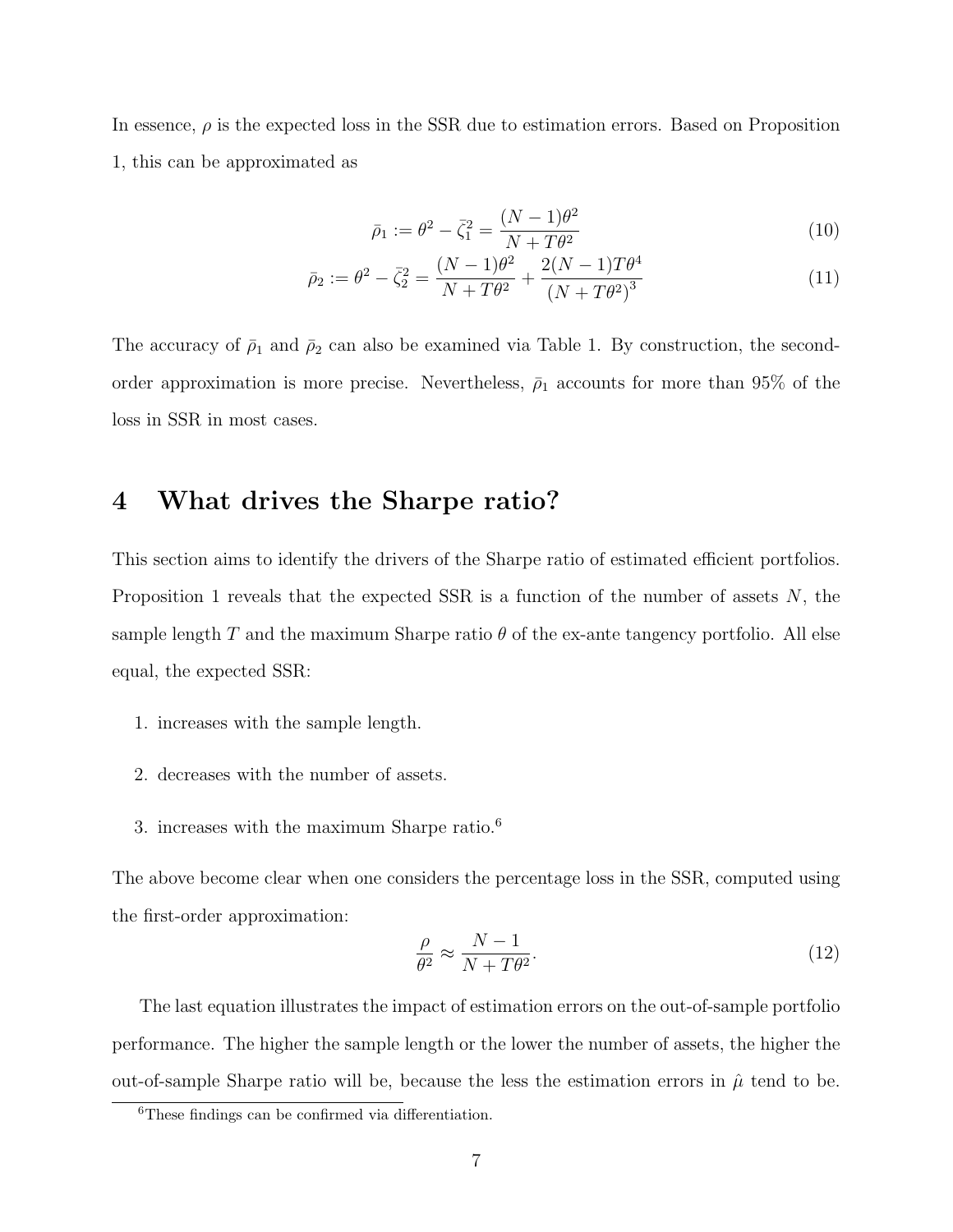The positive relationship between the expected SSR and the sample length is also evident in Table 1. For example, in the 10Ind set, the expected SSR is 0.009 when the sample contains 60 months of historical returns while it doubles to 0.018 for a sample of 240 returns. Another interesting finding from the above equation is that the higher the maximum Sharpe ratio, the smaller the impact of the estimation errors on portfolio performance is.

To better understand the connection of the Sharpe ratio with the length of the sample and the number of assets, I plot the expected SSR, measured by  $\bar{\zeta}_2^2$ , vs. T (Panels A and B) and N (Panels C and D) in Figure 1. In panels A and C, the moments of the returns are calibrated in the 10Ind set while, in the remaining panels, they are calibrated in the 25SBM set. I also plot the maximum SSR offered by the ex-ante tangency portfolio as well as the SSR for the equally-weighted portfolio  $(1/N)$ . I consider the latter portfolio, motivated by the recent debate in the literature about the comparative performance between  $1/N$  and efficient portfolios. On the one hand, DeMiguel et al. (2009) find that the tangency portfolio heavily underperforms  $1/N$  out-of-sample in several cases. On the other hand, Kritzman et al. (2010) show that this issue can be resolved by using long datasets for estimating the moments of asset returns. The comparisons performed here can provide insights to this debate by identifying cases where one portfolio outperforms the other.

The graph confirms the positive (negative) relationship between the expected SSR of the tangency portfolio and T (N). I also observe that, for 10 assets and  $\theta^2 = 0.037$ , at least 256 observations are required for the estimated tangency portfolio to outperform 1/N. Alternatively, for 20 years of monthly observations  $(T = 240)$  and  $\theta^2 = 0.037$ , the estimated tangency portfolio offers a higher SSR, only when the assets are less than 10. When  $\theta^2 =$ 0.204, however, the tangency portfolio is superior to  $1/N$  in all cases considered. This result confirms that the impact of estimation errors in the out-of-sample Sharpe ratio is smaller for large values of the maximum Sharpe ratio. The latter acts a moderating factor in the comparative performance between the tangency portfolio and 1/N.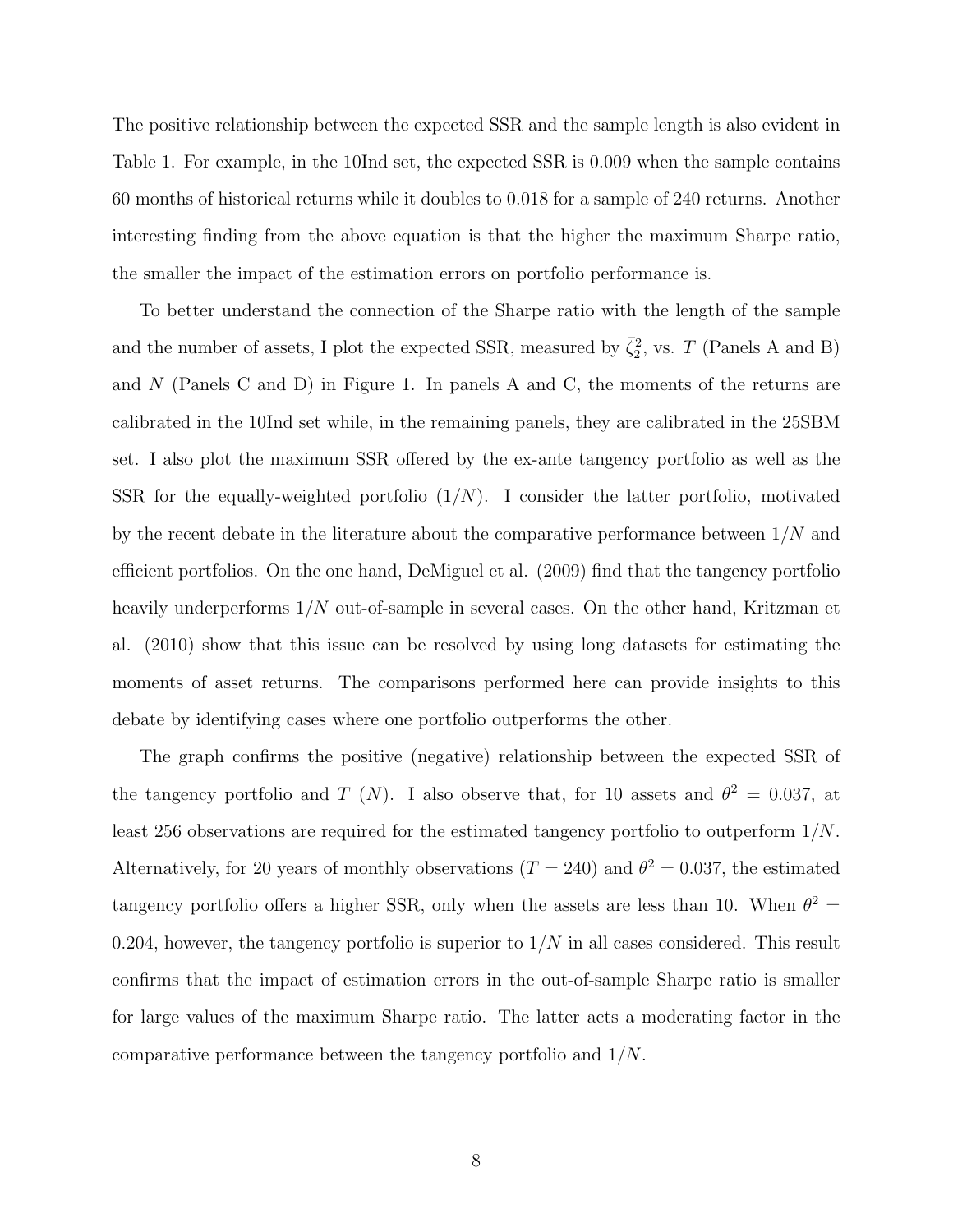



Note: This figure depicts the expected squared Sharpe ratio (SSR) of the estimated tangency portfolio vs. the sample size  $T$  (Panels A and B) and the number of assets N (Panels C and D). The expected SSR is computed using the formula provided in section 3  $(\bar{\zeta}_2^2)$ . The SSRs of the ex-ante tangency portfolio  $(\theta^2)$  and  $1/N$  are also presented. In Panels A and C (B and D), the moments of asset returns are calibrated in a set of 10 industry portfolios (25 portfolios formed on size and book-to-market).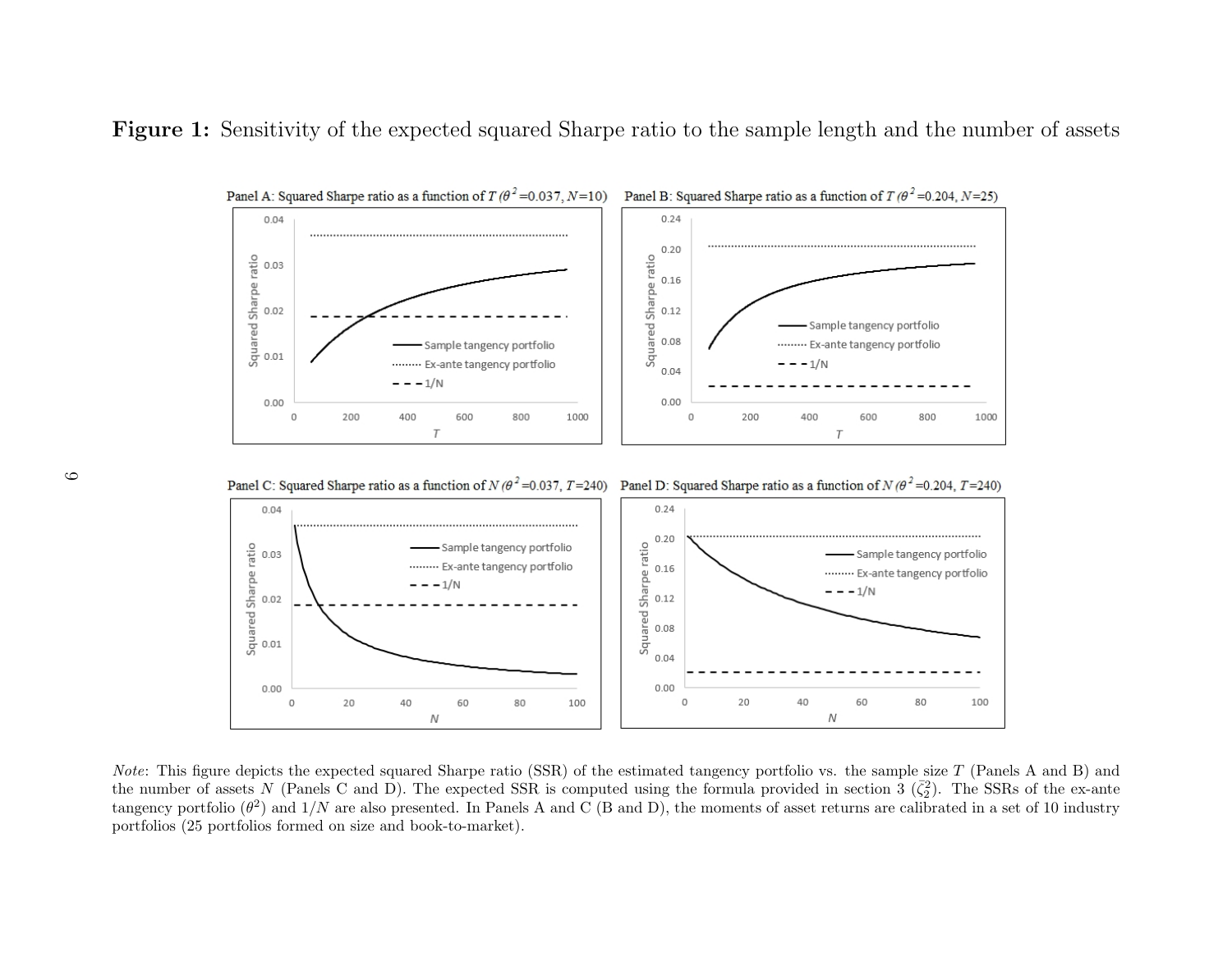#### 5 Estimating the squared Sharpe ratio

The analysis in this work enables the portfolio manager to estimate the expected SSR of estimated efficient portfolios and assess their suitability, given the investment setting. In particular, the manager can estimate  $\theta^2$  based on the available data, and, in turn, estimate the expected out-of-sample SSR of the tangency portfolio using the expressions in Proposition 1. As an example of this approach, I consider the following estimator of  $\theta^2$ :

$$
\tilde{\theta}^2 = \max\{\hat{\theta}^2 - \frac{N}{T}, \frac{2}{N+2}\hat{\theta}^2\},\tag{13}
$$

where  $\hat{\theta}^2 = \hat{\mu}' \Sigma^{-1} \hat{\mu}$ .<sup>[7](#page-0-0)</sup> This estimator stems from the work of Kubokawa et al. (1993) and is based on the fact that  $T\hat{\theta}^2$  follows a noncentral chi-squared distribution with N degrees of freedom and noncentrality parameter  $T\theta^2$ . I then estimate the expected out-of-sample SSR  $(\bar{\zeta}_2^2)$  and the corresponding expected loss in the SSR  $(\bar{\rho}_2)$  by respectively substituting  $\tilde{\theta}^2$  for  $\theta^2$  in [\(8\)](#page-5-0) and [\(11\)](#page-7-0). I denote the resulting estimators with  $\hat{\zeta}_2^2$  and  $\hat{\rho}_2$ , respectively.

I study the performance of the derived estimators using the same datasets and considering the same scenarios as in Table 1. In Table 2, I present the mean and the standard deviation (in parenthesis) of the estimators, computed using again 100,000 samples of simulated returns. I also report the true values of  $\bar{\zeta}_2^2$  and  $\bar{\rho}_2$ . I draw three conclusions from these results. First, the performance of the estimator of the expected SSR is significantly better for the dataset of 25 assets than for the set of 10 assets. For example, in the larger dataset, the bias of  $\hat{\zeta}_2^2$  is less than 7% compared to about 43% in the smaller dataset. This finding indicates that the accuracy of  $\hat{\zeta}_2^2$  increases with the true value of  $\theta^2$ .<sup>[8](#page-0-0)</sup> Second, the estimator of the expected loss performs significantly better than the estimator of the expected SSR, leading to smaller bias and standard deviation in most considered cases. Finally, the bias and the variance of the estimators decrease with the sample length, as one would expect.

<sup>&</sup>lt;sup>7</sup>Alternatively, Kan and Zhou (2007) explore the estimation of  $\theta^2$  when both  $\mu$  and  $\Sigma$  are unknown.

<sup>8</sup>This finding can be further confirmed through a simulation experiment. The results of this experiment are available upon request.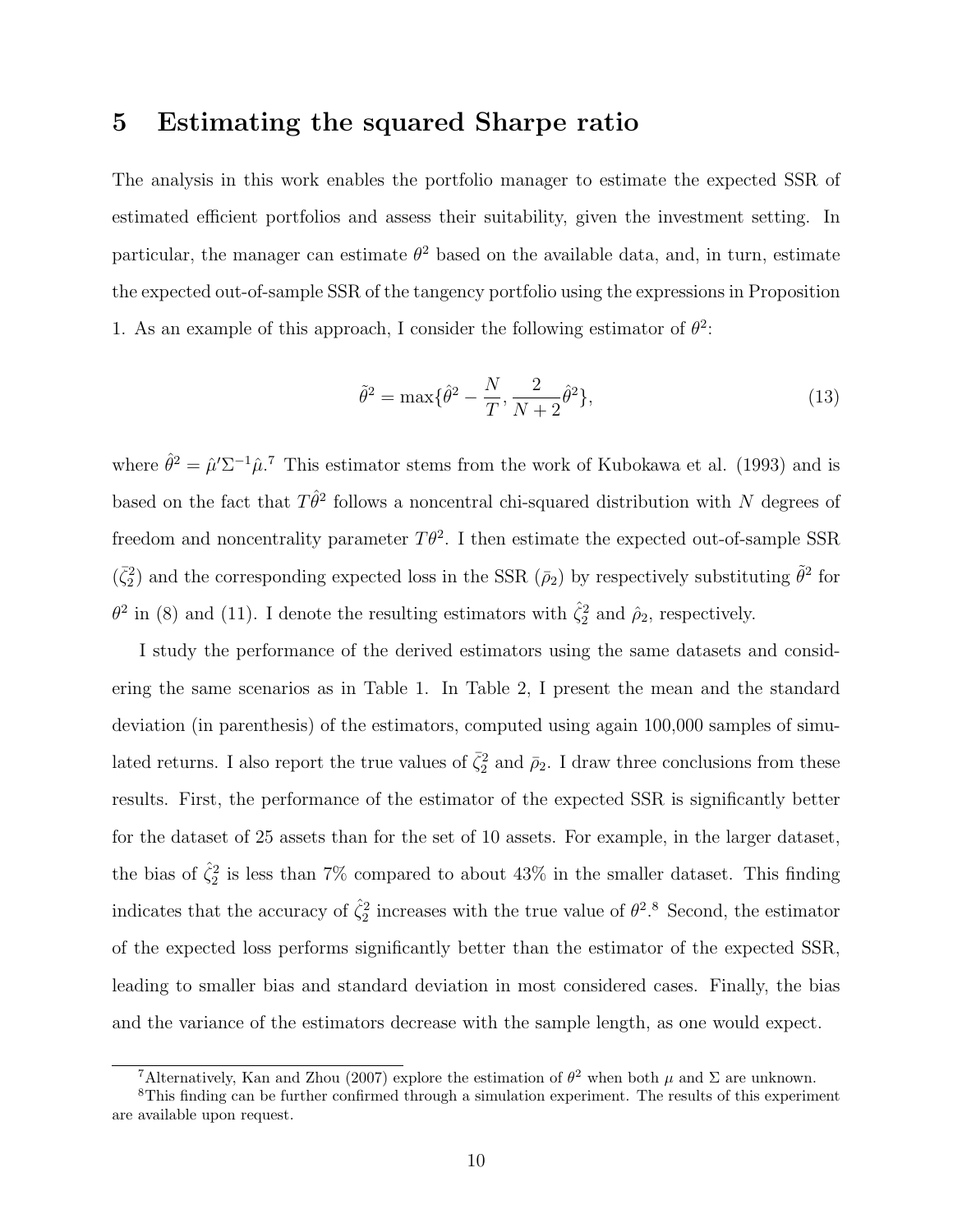|    |     |                   | Expected SSR         |            |                | Expected loss in the SSR |            |  |  |
|----|-----|-------------------|----------------------|------------|----------------|--------------------------|------------|--|--|
| N  | T   | $\bar{\zeta}_2^2$ | $E(\hat{\zeta}_2^2)$ | (St. dev.) | $\bar{\rho}_2$ | $E(\hat{\rho}_2)$        | (St. dev.) |  |  |
| 10 | 60  | 0.0088            | 0.0274               | (0.0420)   | 0.0278         | 0.0368                   | (0.0245)   |  |  |
|    | 120 | 0.0127            | 0.0222               | (0.0291)   | 0.0238         | 0.0233                   | (0.0140)   |  |  |
|    | 240 | 0.0182            | 0.0220               | (0.0220)   | 0.0184         | 0.0163                   | (0.0074)   |  |  |
|    | 480 | 0.0241            | 0.0250               | (0.0170)   | 0.0125         | 0.0115                   | (0.0029)   |  |  |
|    |     |                   |                      |            |                |                          |            |  |  |
| 25 | 60  | 0.0700            | 0.0899               | (0.0927)   | 0.1337         | 0.1223                   | (0.0641)   |  |  |
|    | 120 | 0.1029            | 0.1100               | (0.0750)   | 0.1009         | 0.0945                   | (0.0278)   |  |  |
|    | 240 | 0.1364            | 0.1384               | (0.0576)   | 0.0674         | 0.0657                   | (0.0080)   |  |  |
|    | 480 | 0.1634            | 0.1637               | (0.0420)   | 0.0403         | 0.0400                   | (0.0018)   |  |  |

Table 2: Statistics for the estimators of out-of-sample performance metrics

Note: This table presents the mean and standard deviation (in parenthesis) of the estimators of the expected squared Sharpe ratio (SSR) and the expected loss in the SSR from estimation errors for the estimated tangency portfolio, both derived as described in section 5. I consider two values for the number of assets N and four for the sample length T. The underlying assumption is that asset returns are i.i.d. over time following a normal distribution with parameters calibrated in a set of 10 industry portfolios ( $N = 10$ ) and a set of 25 portfolios formed on size and book-to-market  $(N = 25)$ . The true value of the expected SSR  $(\bar{\zeta}_2^2)$  and the expected loss  $(\bar{\rho}_2)$ , computed using the second-order approximation in Proposition 1, are also reported.

### 6 Conclusion

Portfolio strategies that achieve superior Sharpe ratios are highly sought after in investment practice. While mean-variance analysis offers portfolios that maximize the Sharpe ratio, practical applications of efficient portfolios are problematic. This is because estimated efficient portfolios are subject to errors that lead to inferior portfolio performance. To study how estimation errors affect the Sharpe ratio, this article develops a set of simple and intuitive approximations of the expected squared Sharpe ratio of the estimated tangency portfolio. The expected squared Sharpe ratio increases with the number of assets and the maximum possible Sharpe ratio while it decreases with the length of the data in hand. My analysis enables the portfolio manager to estimate the average squared Sharpe ratio of estimated efficient portfolios. Then, if the manager expects a low squared Sharpe ratio, alternative portfolio strategies could be adopted.

This paper sets the ground for further research in three promising directions. First, fu-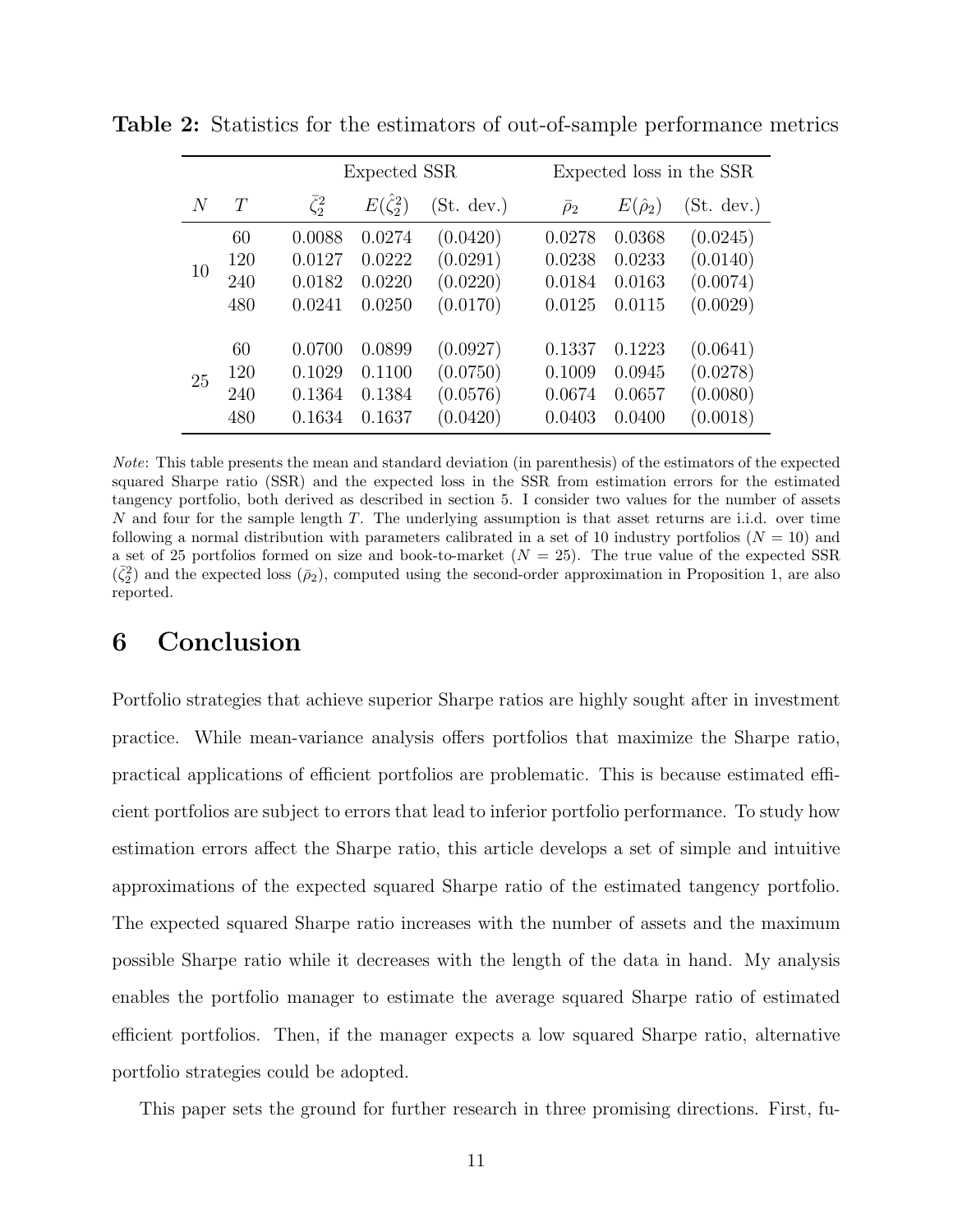ture work could address a limitation of this work, i.e., the assumption of a known covariance matrix. Accounting for uncertainty about the covariance matrix is important in cases where the ratio of number of assets to the sample length is small. This is because in such cases estimation errors in the covariance matrix can have a large impact on portfolio performance, as Kan and Zhou (2007) show. Second, future work could develop estimators of the expected squared Sharpe ratio for other types of sample-based portfolio strategies, building on the ideas in this paper. Such estimators would enable investors to choose among different strategies on the basis of their expected squared Sharpe ratio. Third, in the same spirit as Kan and Zhou (2007), future research could use the methods in this study to construct estimators of efficient portfolios that offer higher out-of-sample Sharpe ratios.

# A Appendix: Proof of Proposition 1

I set  $M = \mu\mu'$ . Then, the SSR for the tangency portfolio can be written as

$$
\hat{\zeta}^2 = \frac{\tilde{w}' M \tilde{w}}{\tilde{w}' \Sigma \tilde{w}},\tag{A.1}
$$

where  $\tilde{w} = \Sigma^{-1} \hat{\mu}$ . Since  $\hat{\mu} \sim N(\mu, \Sigma/T)$ ,  $\tilde{w} \sim N(\Sigma^{-1} \mu, \Sigma^{-1} / T)$ . Therefore,  $\hat{\zeta}^2$  is a ratio of quadratic forms in normal variables. Let  $X = \tilde{w}' M \tilde{w}$  and  $Y = \tilde{w}' \Sigma \tilde{w}$ . I can approximate  $E =$  $\boldsymbol{X}$ Y using Taylor series expansions (e.g, see Stuart and Ord, 1994, p. 351):

$$
E\left(\frac{X}{Y}\right) \approx \frac{E(X)}{E(Y)} \text{ (first-order)} \tag{A.2}
$$

<span id="page-12-0"></span>
$$
E\left(\frac{X}{Y}\right) \approx \frac{E(X)}{E(Y)} \left(1 - \frac{Cov(X, Y)}{E(X)E(Y)} + \frac{Var(Y)}{E(Y)^2}\right)
$$
 (second-order). (A.3)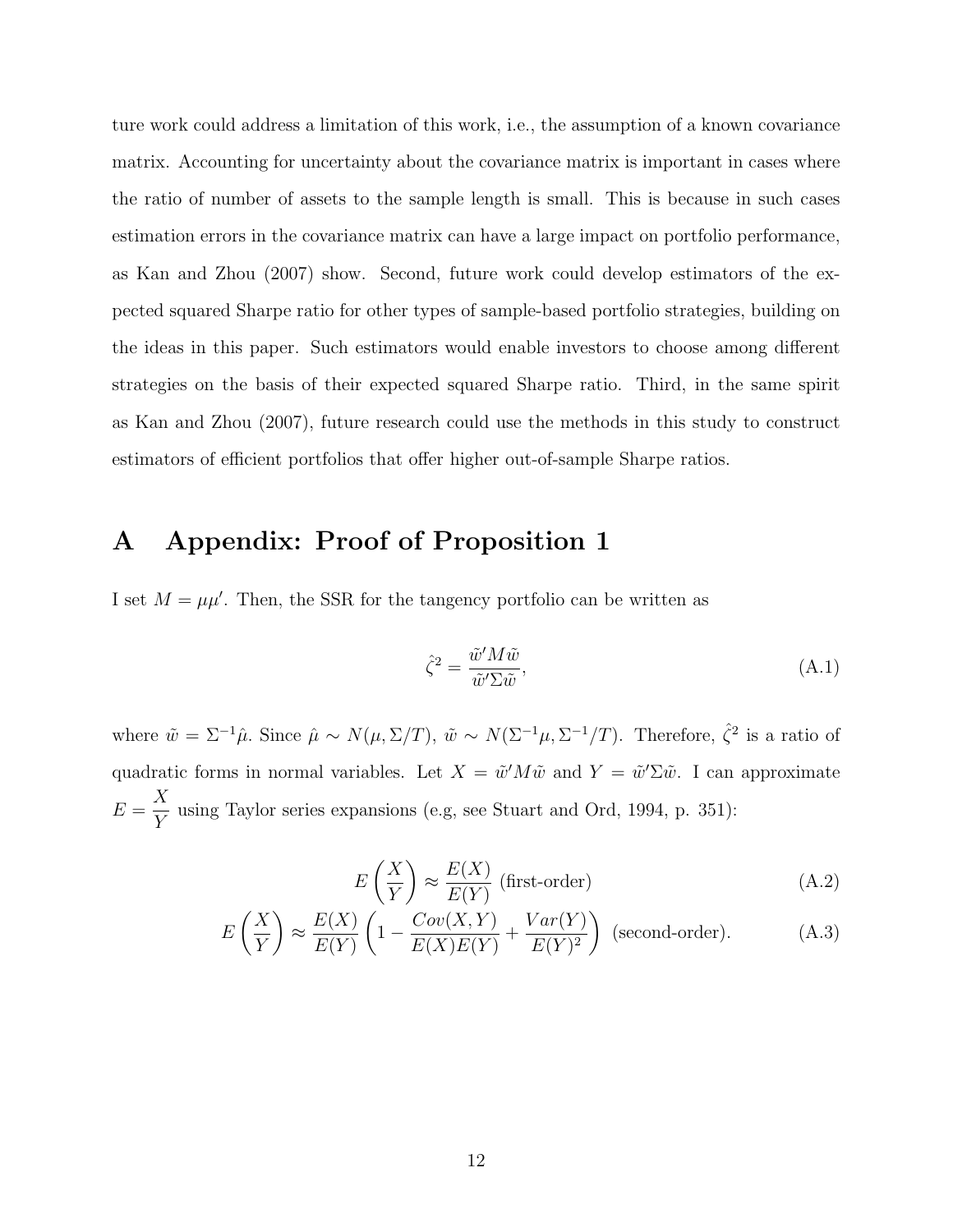The moments of X and Y are (e.g., see Paolella, 2003)

<span id="page-13-0"></span>
$$
E(X) = \frac{tr(M\Sigma^{-1})}{T} + E(\tilde{w})'ME(\tilde{w}) = \frac{\mu'\Sigma^{-1}\mu}{T} + (\mu'\Sigma^{-1}\mu)^2 = \theta^2 \frac{1+T\theta^2}{T}
$$
 (A.4)

$$
E(Y) = \frac{N}{T} + E(\tilde{w})' \Sigma E(\tilde{w}) = \frac{N}{T} + \mu' \Sigma^{-1} \mu = \frac{N + T\theta^2}{T}
$$
(A.5)

$$
Var(Y) = 2\frac{N}{T^2} + 4\frac{E(\tilde{w})'\Sigma E(\tilde{w})}{T} = 2\frac{N}{T^2} + 4\frac{\mu'\Sigma^{-1}\mu}{T} = 2\frac{N + 2T\theta^2}{T^2}
$$
(A.6)

$$
Cov(X,Y) = 2\frac{tr(M\Sigma^{-1})}{T^2} + 4\frac{E(\tilde{w})'ME(\tilde{w})}{T} = 2\theta^2 \frac{1 + 2T\theta^2}{T^2},
$$
 (A.7)

given that  $tr(M\Sigma^{-1}) = \theta^2$  and  $(\Sigma^{-1}\mu)'M(\Sigma^{-1}\mu) = \theta^4$ . Substituting [\(A.4\)](#page-13-0)-[\(A.7\)](#page-13-0) to [\(A.2\)](#page-12-0)-[\(A.3\)](#page-12-0) gives [\(7\)](#page-5-0) and [\(8\)](#page-5-0).

# References

- Amenc, N., L. Martellini, and M. Vaissié. "Benefits and risks of alternative investment strategies." Journal of Asset Management, 4 (2003), pp. 96-118.
- Chopra, V. K., and W. T. Ziemba. "The effect of errors in means, variances, and covariances on optimal portfolio choice," Journal of Portfolio Management, 19 (1993), pp. 6-11.
- DeMiguel, V., L. Garlappi, and R. Uppal. "Optimal versus naive diversification: How inefficient is the  $1/N$  portfolio strategy?" Review of Financial Studies, 22 (2009), pp. 1915-1953.
- Grinold, R. C., and R. N. Kahn. Active portfolio management, 2nd edition, NY: McGraw-Hill, 1999.
- Kan, R., and G. Zhou. "Optimal portfolio choice with parameter uncertainty." Journal of Financial and Quantitative Analysis, 42 (2007), pp. 621-656.
- Kritzman, M., S. Page, and D. Turkington. "In defense of optimization: The fallacy of 1/N." Financial Analysts Journal, 66 (2010), pp. 31-39.